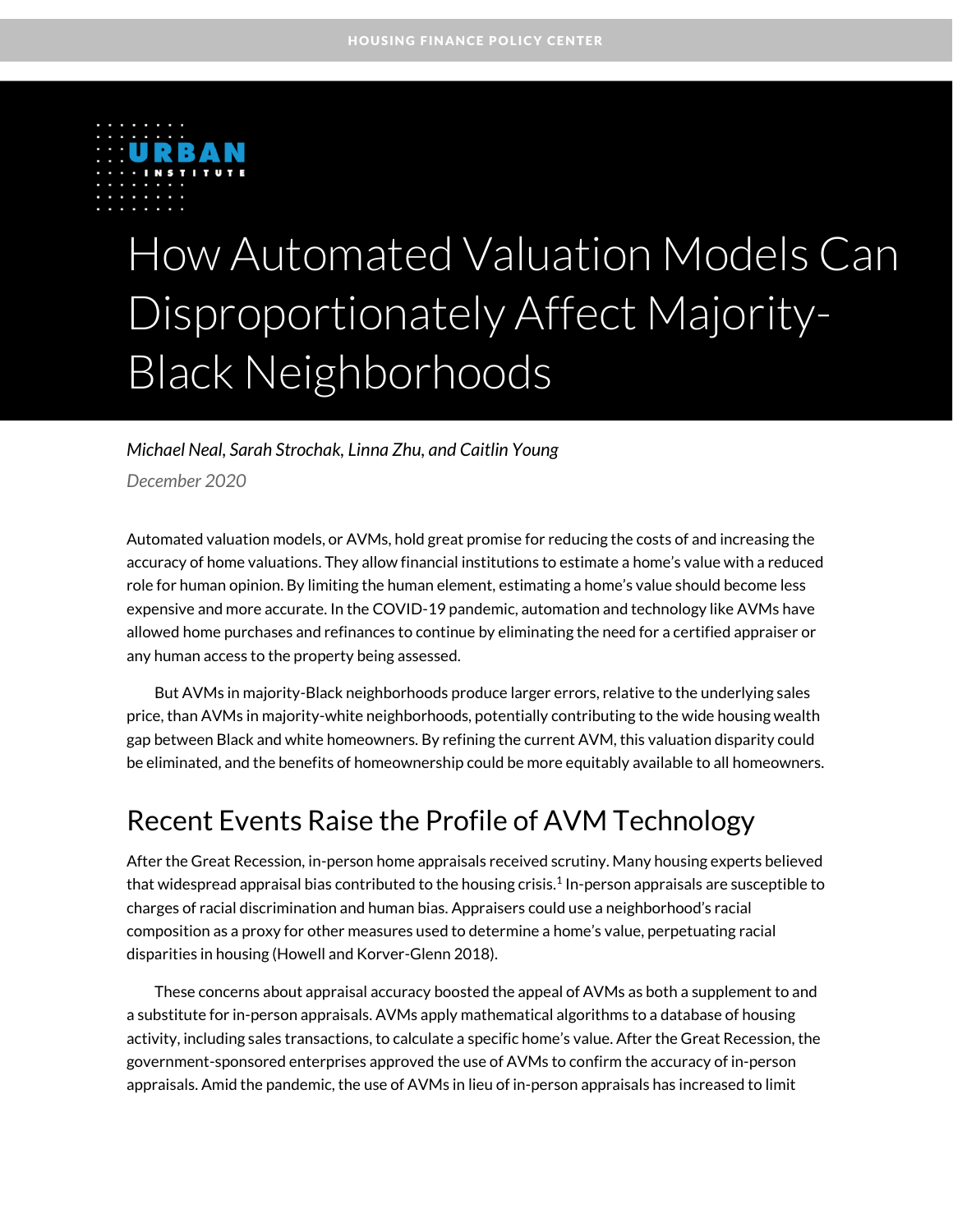person-to-person interactions during the homebuying process.<sup>2</sup> By eliminating human involvement, AVMs could also correct for racial bias from appraisers evaluating homes and the conditions in majority-Black neighborhoods.

But AVMs have drawbacks. Historically, AVMs have not been able to take a property's condition into account when determining a home's value. $3$  Like in-person appraisals, the accuracy of AVMs depends on having a large-enough number of comparable sales in the area to ensure greater accuracy (Dornfest et al. 2018). And the use of comparable sales in the area may reinforce past racial bias.

If these drawbacks create less accurate home value estimates, they can have important implications for households and policymakers. A home's value determines a homeowner's housing equity and the mortgage's loan-to-value ratio, which is one metric used to assess credit risk (Dornfest et al. 2018, 2). Less accurate home valuations undermine estimates of housing equity and can exaggerate the amount of risk a homeowner represents. One inaccurate valuation can then infect an entire neighborhood when it is used as a comparable sale for other estimates. Nationwide, reduced accuracy in home valuations impairs policymakers' understanding of the health and risks presented by the household sector and the financial system overall (Goodman et al. 2019).

Nevertheless, we believe AVMs can be a useful tool in determining home valuations and that a greater understanding of the differences in how AVMs are used with purchase and refinance mortgages will help industry stakeholders use this tool more effectively.

# Data and Methodology

To examine whether AVM accuracy differs by race, this study compares AVM values with sales prices associated with arm's-length transactions at the property level between majority-Black and majoritywhite neighborhoods. As computer models, AVMs do not know the race of the homeowner or the predominant race of the neighborhood in which the home is located (Avenancio-León and Howard 2020). As a result, although we find that the AVM we analyzed produced less accurate results in the majority-Black neighborhoods selected, we avoid the term "discrimination," which implies motive. But this does not preclude the possibility that AVMs may reinforce instances of past discrimination.

We analyzed Atlanta, Georgia; Memphis, Tennessee; and Washington, DC. Each city had a significant Black population share and produced solid property-level pairings between AVM estimates and sales prices to analyze. We first show results for Atlanta and Memphis and then compare them with those for Washington, DC, as an initial check on how pervasive these findings are geographically. In each city, instead of using the entire core-based statistical area (CBSA), we used the counties with strong historical deeds data that we could match with the AVM data. These counties are a small proportion of the total number of counties in each CBSA but account for the majority of the CBSA population. The Atlanta, Memphis, and Washington, DC, counties account for 17 percent, 22 percent, and 33 percent of the total counties in their CBSAs, respectively, and 63 percent, 74 percent, and 56 percent of their respective populations.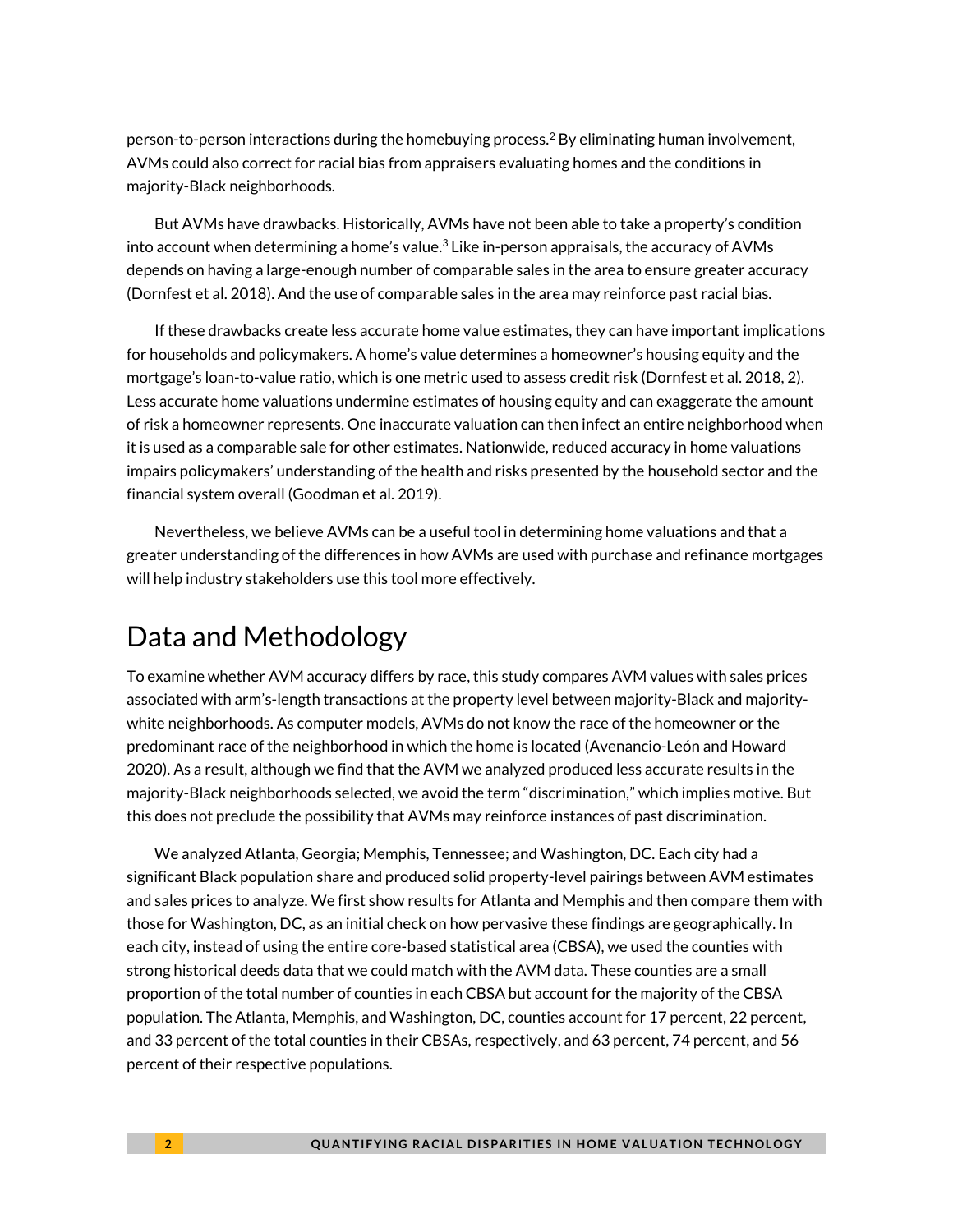We employed property records data from a major data provider to combine information on AVM values, sales prices, and transaction dates for each traded property from 2000 to 2018 for those selected counties within each city. We then used five-year (2014–18) American Community Survey data to extract the share of Black and white homeowners at the census tract level and merge the racial composition information with the property records data.

To characterize the difference between AVM values and sales prices, we constructed three measurements. First, we calculated direction of inaccuracy, or the average difference between the sales prices and AVM values, to capture the direction of AVM error. Averaging across sales and AVM price differences implies that positive differences are offset by negative differences. For example, if one home was overvalued in its appraisal by \$20,000, and another was undervalued by \$20,000, the average of those two sales price and AVM differences would be zero. Consequently, averaging across sales and AVM price differences provides a sense of the direction of the inaccuracy—that is, whether homes are being generally overvalued or undervalued by AVMs.

Second, we calculated the magnitude of inaccuracy, or the absolute difference between the sales prices and AVM values. If one home is overvalued by \$20,000 and another is undervalued by \$20,000, each sales price–AVM differential has an absolute value of \$20,000. Thus, the average difference in this case would be \$20,000, which captures the magnitude of inaccuracy, regardless of whether it is positive or negative.

Third, we calculated the percentage magnitude of inaccuracy, or the magnitude of inaccuracy divided by the sales price. To use our two homes, an appraisal may be different from the sales price by \$20,000. But if one of those homes is worth \$100,000 and the other is worth \$200,000, the \$20,000 difference is more significant for the \$100,000 home.

Finally, we conducted a regression analysis, using the 2018 data alone, to examine the key drivers affecting the percentage magnitude of inaccuracy.

# How Does AVM Inaccuracy Disproportionately Affect Majority-Black Neighborhoods?

Our results indicate that directional inaccuracy does not systematically differ according to neighborhood racial composition in Atlanta or Memphis and has not been significant since 2005. Figure 1 demonstrates that across the Atlanta CBSA, the average inaccuracy across majority-Black neighborhoods has fluctuated around zero since 2005. In the Memphis CBSA, the average error across majority-Black neighborhoods has been systematically below zero over time but only to a modest degree. This suggests that for single-family properties in the Memphis area, AVMs typically overestimate the actual sales price of those properties but only slightly. Figure 1 also shows that in both Atlanta and Memphis, the average difference across majority-Black neighborhoods is neither consistently above nor consistently below that of majority-white neighborhoods.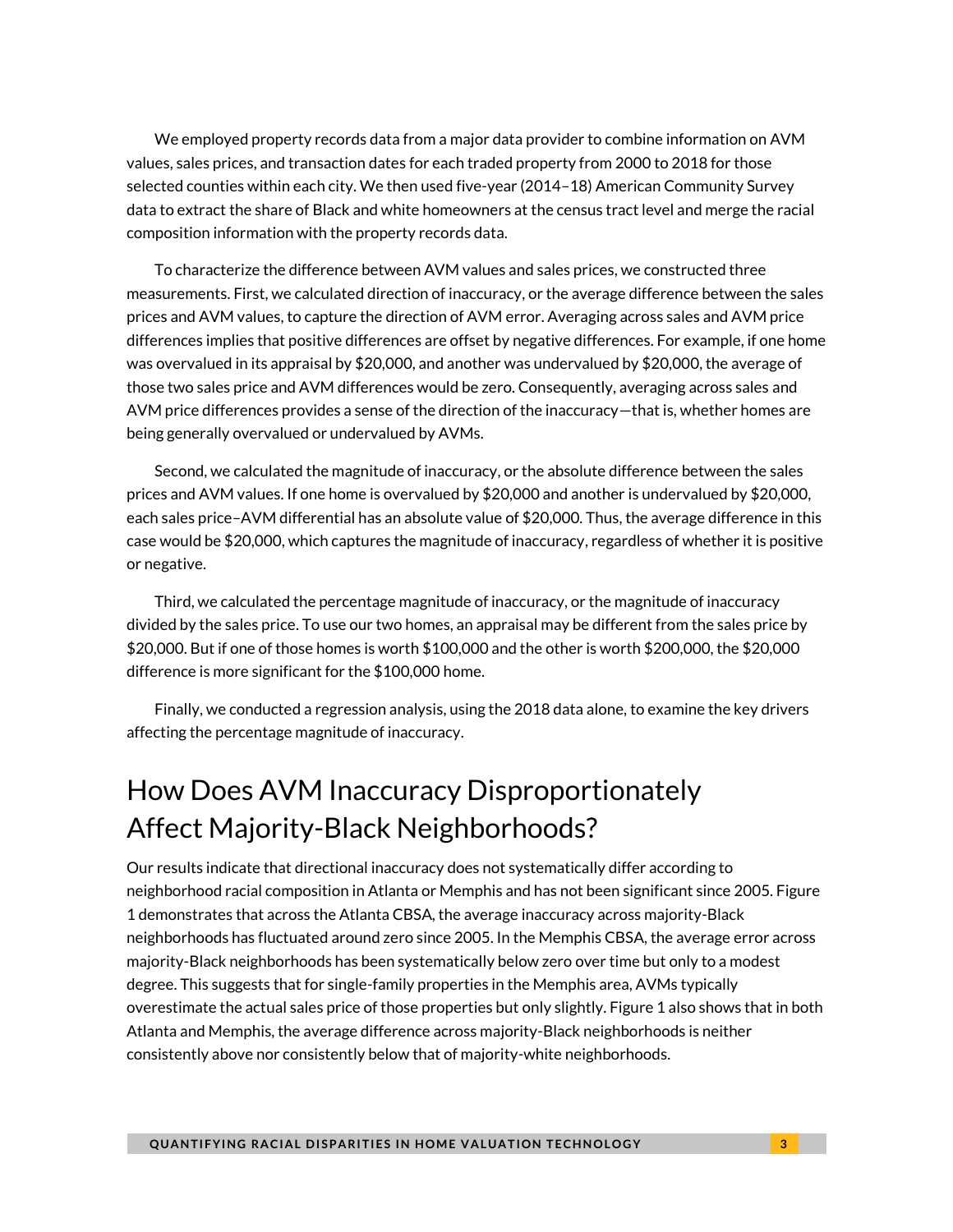#### FIGURE 1

#### **Directional Inaccuracy, by Majority Race in Neighborhood**

*Atlanta-Sandy Springs-Roswell, GA*



**Source:** Urban Institute calculations of property records data and American Community Survey data.

In contrast, the magnitude of inaccuracy in majority-Black neighborhoods is consistently below the inaccuracy amount in majority-white neighborhoods in the two cities we analyzed. Figure 2 shows that except in 2002 to 2004, AVM inaccuracy in majority-Black neighborhoods in the Atlanta CBSA was smaller than in majority-white neighborhoods. Data from Memphis also reveal that the magnitude of inaccuracy in majority-Black neighborhoods was smaller than in majority-white neighborhoods. The results from both areas may in part reflect the greater turnover of homes in majority-Black neighborhoods. Turnover—measured as sales in each neighborhood as a share of the housing stock—

**URBAN INSTITUTE**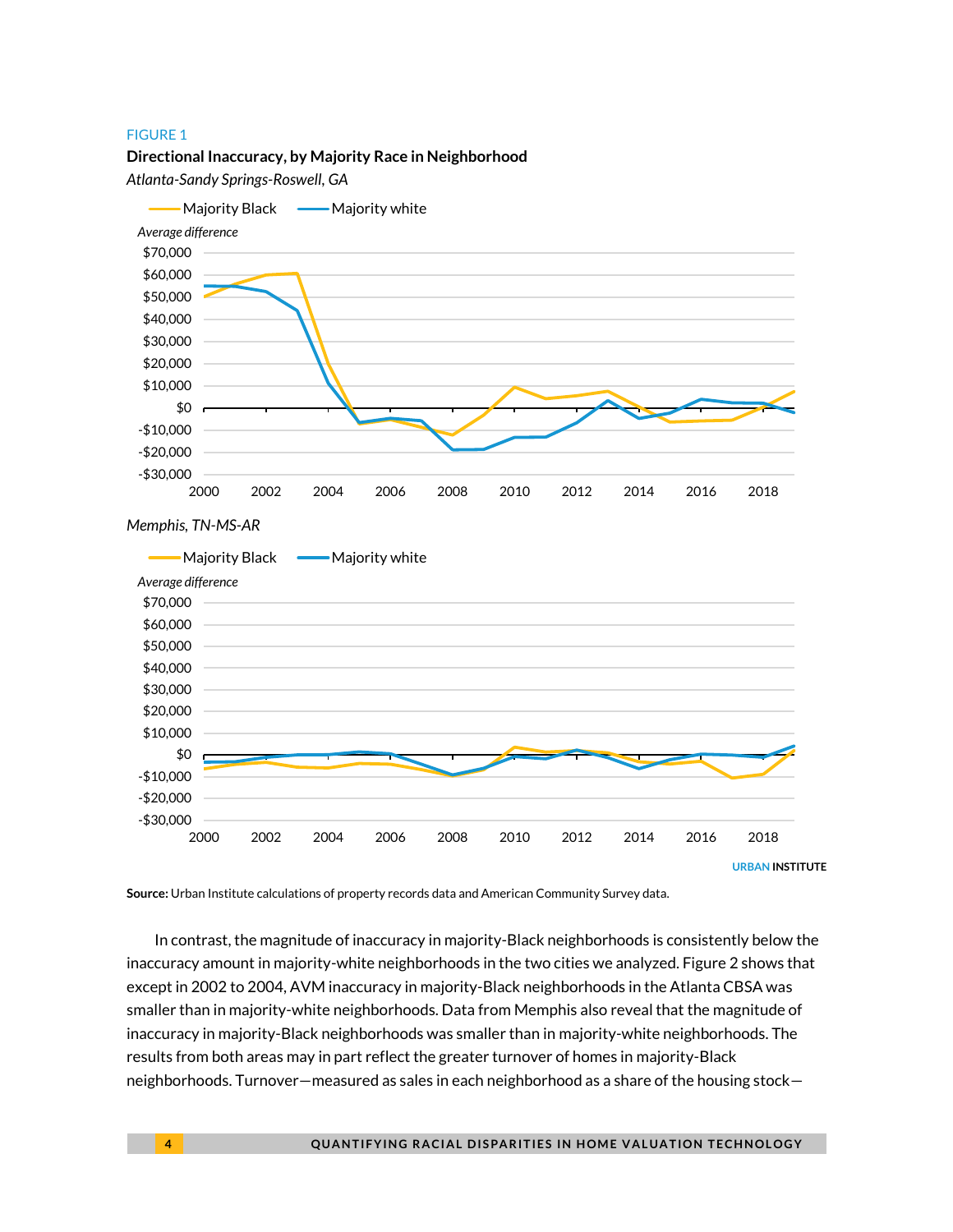was somewhat higher in majority-Black neighborhoods than in majority-white neighborhoods, and higher turnover rates allow for more comparable home sales that can be used by an AVM when determining a home's value.

#### FIGURE 2

### **Magnitude of Inaccuracy, by Majority Race in Neighborhood**

*Atlanta-Sandy Springs-Roswell, GA*



**Source:** Urban Institute calculations of property records data and American Community Survey data.

Finally, we calculated the percentage magnitude of inaccuracy (figure 3) and find that the magnitude of inaccuracy is much higher in majority-Black neighborhoods in Atlanta and Memphis. The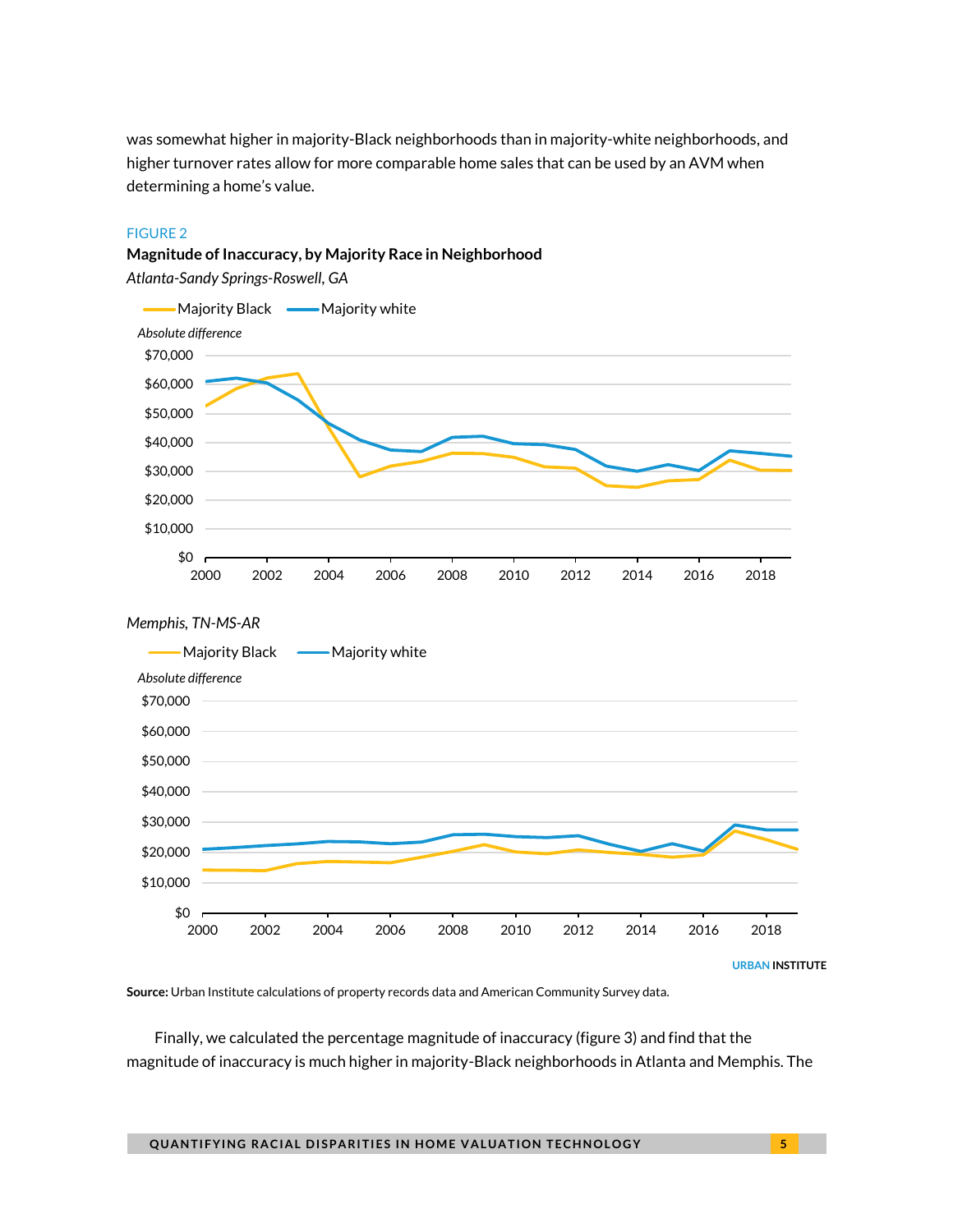higher percentage magnitude of inaccuracy in majority-Black neighborhoods is attributable to average home values in majority-Black neighborhoods being lower than in majority-white neighborhoods.

The percentage magnitude of inaccuracy is roughly twice as large in majority-Black neighborhoods as in majority-white neighborhoods and is notably more volatile. For example, in 2009, the percentage magnitude of inaccuracy in majority-Black areas in Atlanta was 64 percent, compared with 24 percent in majority-white neighborhoods. Although it has steadily improved since then, as of 2019, it was still more than twice the size in majority-Black neighborhoods than in majority-white neighborhoods. These results are consistent over time in both the Atlanta and Memphis CBSAs.

#### FIGURE 3





**Source:** Urban Institute calculations of property records data and American Community Survey data.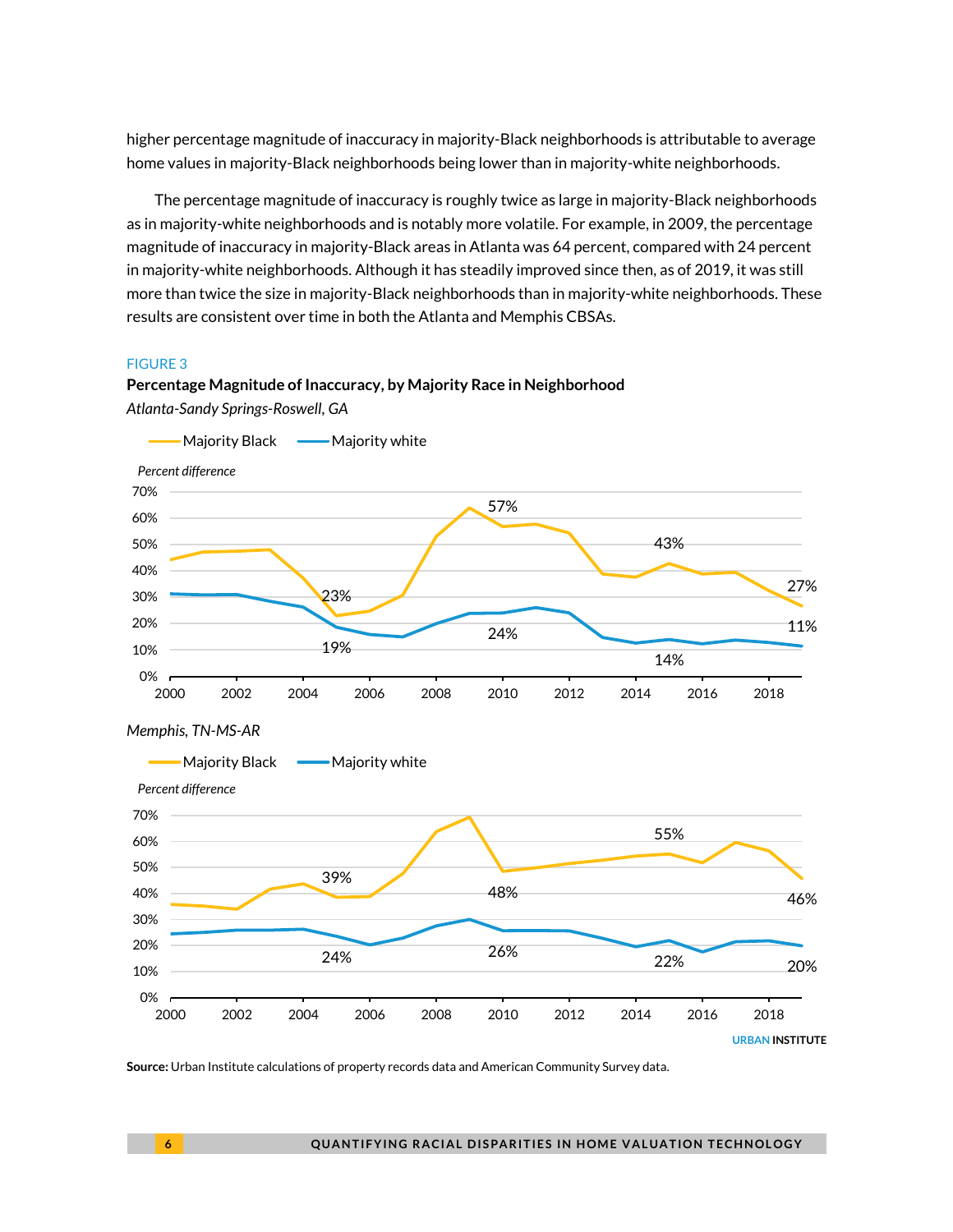In the Washington, DC, CBSA, which includes parts of Maryland, Virginia, and West Virginia, the magnitude of inaccuracy has been generally similar for both majority-Black and majority-white neighborhoods since 2005 (figure 4). But the percentage magnitude of inaccuracy in majority-Black neighborhoods has consistently been larger than in majority-white neighborhoods. The bottom line is that the magnitude of inaccuracy may be similar in majority-Black and majority-white neighborhoods, but the lower sales prices in majority-Black neighborhoods increase the percentage magnitude of inaccuracy significantly in all three cities we examined.

#### FIGURE 4



**Magnitude of Inaccuracy in Washington-Arlington-Alexandria, DC-VA-MD-WV** *Absolute difference*

**Source:** Urban Institute calculations of property records data and American Community Survey data.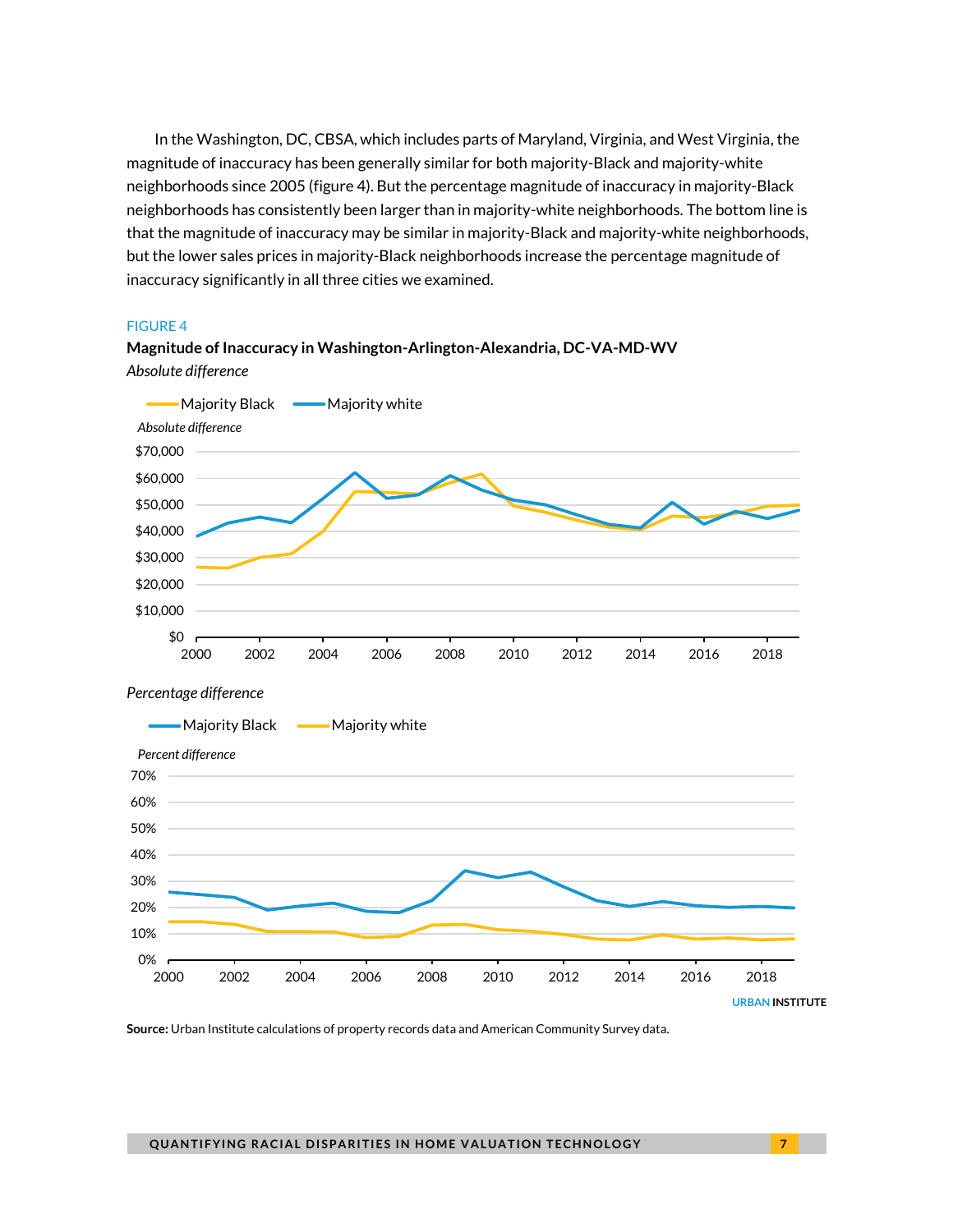# What Are the Key Drivers of the Percentage Magnitude of Inaccuracy, and How Do They Differ between Neighborhoods?

Although the magnitude of inaccuracy in majority-Black and majority-white neighborhoods may be similar, the lower sales prices in majority-Black neighborhoods increase the percentage magnitude of inaccuracy significantly in all three cities we examined, possibly causing greater damage to the overall home values in these neighborhoods.

What causes the AVM accuracy gap between majority-Black and majority-white neighborhoods in these three cities? We answer this question by assessing neighborhood characteristics that may contribute to a greater percentage magnitude of inaccuracy and show how these characteristics differ between majority-Black and majority-white neighborhoods. These neighborhood characteristics are grouped along four dimensions: home values, differences in properties within a neighborhood, neighborhood conditions, and turnover rates. Table 1 presents summary statistics.

**Majority-Black neighborhoods have lower home values.** The average property value of singlefamily homes sold in majority-Black neighborhoods in the United States was \$169,855 in 2018, significantly less than the average in majority-white neighborhoods (\$424,810).

**Majority-Black neighborhoods have older homes and a greater variety of homes, by age and value.** To capture property differences within neighborhoods, we constructed two variables: the standard deviation of neighborhood property ages and the percentage deviation of neighborhood home values. Standard and percentage deviation measure the dispersion of properties by age and home value, respectively. Table 1 indicates that homes in majority-Black neighborhoods have greater dispersion in both home prices and property age. In addition, properties in majority-Black neighborhoods were, on average, older than those in majority-white neighborhoods.

**Majority-Black neighborhood conditions differ from those of white neighborhoods.** To capture neighborhood conditions, we included measures of gentrification, distressed sales, and household income.

Majority-Black neighborhoods are more likely to experience gentrification, which generally causes permanent and rapid home price increases as land values increase. <sup>4</sup> AVMs cannot quickly pick up these house price shocks, contributing to greater AVM errors in gentrifying neighborhoods.

We consider a neighborhood to be gentrified if it meets two criteria (Ellen and O'Regan 2008): the tract-level income is less than 70 percent of the income in the metropolitan statistical area (MSA) and the neighborhood (identified at the census tract level) experienced at least a 10 percentage-point increase in the ratio of tract-level income to MSA-level income over the year. Under this definition, 7.3 percent of majority-Black neighborhoods in the US were gentrified in 2018, which is almost five times the share of majority-white neighborhoods that were gentrified.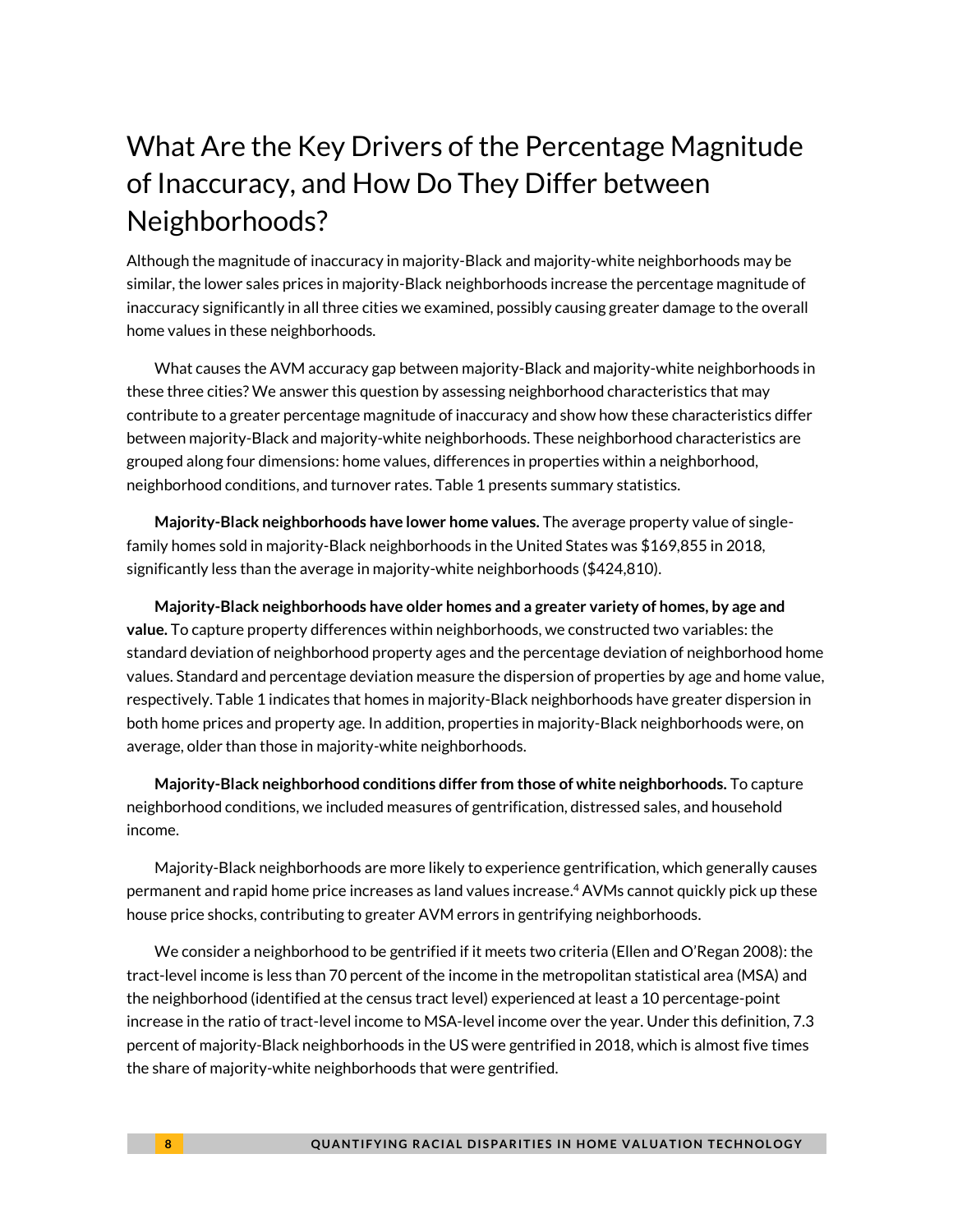In addition, majority-Black neighborhoods experienced significantly more distressed sales. Forced home sales, such as foreclosures, more often occur among low-price homes than among highprice homes (Campbell, Giglio, and Pathak 2011). If a distressed sale results in a lower price than similar homes in the neighborhood, AVM accuracy is likely to be compromised. Among all home sales nationally in majority-Black neighborhoods in 2018, 16.0 percent were distressed home sales, almost four times the rate in majority-white neighborhoods (4.4 percent).

Average household income in majority-Black neighborhoods is nearly half that in majority-white neighborhoods. Lower incomes in majority-Black neighborhoods partly explain lower sales prices in these neighborhoods, which can increase the percentage magnitude of inaccuracy (Neal, Choi, and Walsh 2020).

**Majority-Black neighborhoods experience high turnover rates.** In this analysis, we define turnover rate as the number of home sales per year divided by the number of homes. As AVM algorithms are based on comparable sales, greater turnover rates would provide a larger sample of comparable sales for AVM algorithms to provide more accurate estimates. The turnover rates in majority-Black neighborhoods are slightly higher than those of majority-white neighborhoods.

#### TABLE 1

#### **Summary Statistics in 2018**

|                                                          | <b>Black Neighborhood</b> |           | <b>White Neighborhood</b> |           |
|----------------------------------------------------------|---------------------------|-----------|---------------------------|-----------|
| Variable                                                 | Mean                      | SD        | Mean                      | SD        |
| Home value                                               | \$169,855                 | \$128,275 | \$424.810                 | \$279,438 |
| Property age (years)                                     | 47.5                      | 24.4      | 41.3                      | 23.1      |
| Standard deviation of neighborhood property ages (years) | 14.3                      | 7.0       | 12.9                      | 7.3       |
| Percentage deviation of neighborhood property values     | 40.1%                     | 15.4%     | 31.2%                     | 12.0%     |
| Gentrified neighborhood                                  | 7.3%                      | 26.1%     | 1.5%                      | 12.2%     |
| Share of neighborhood distressed home sales              | 16.0%                     | 22.5%     | 4.4%                      | 13.3%     |
| Neighborhood median household income                     | \$55.647                  | \$27.525  | \$108.177                 | \$43.647  |
| Number of households in neighborhood                     | 2.160                     | 1.249     | 2.343                     | 1.155     |
| Neighborhood-level turnover rate                         | 8.7%                      | 4.6%      | 6.9%                      | 3.7%      |

**Sources:** Property records data and American Community Survey data. **Note:** SD = standard deviation.

Using the variables in table 1, we conducted a regression analysis using ordinary least squares regressions to examine the impact of those factors on the percentage magnitude of inaccuracy in Atlanta, Memphis, and Washington, DC, with 2018 as our analysis period. <sup>5</sup> Table 2 presents the results of all regressions. In all the regressions, we include county fixed effects to control for local factors. The dependent variable is the percentage magnitude of inaccuracy. A positive sign in the coefficient means that the independent variable is associated with a higher percentage magnitude of inaccuracy. For example, the coefficient of share\_distressed\_sales (0.016\*\*) shows that a 1 percentage-point increase in the share of distressed sales leads to a 1.6 basis-point increase in the percentage magnitude of inaccuracy. In this example, the two asterisks indicate that the coefficient is statistically significant at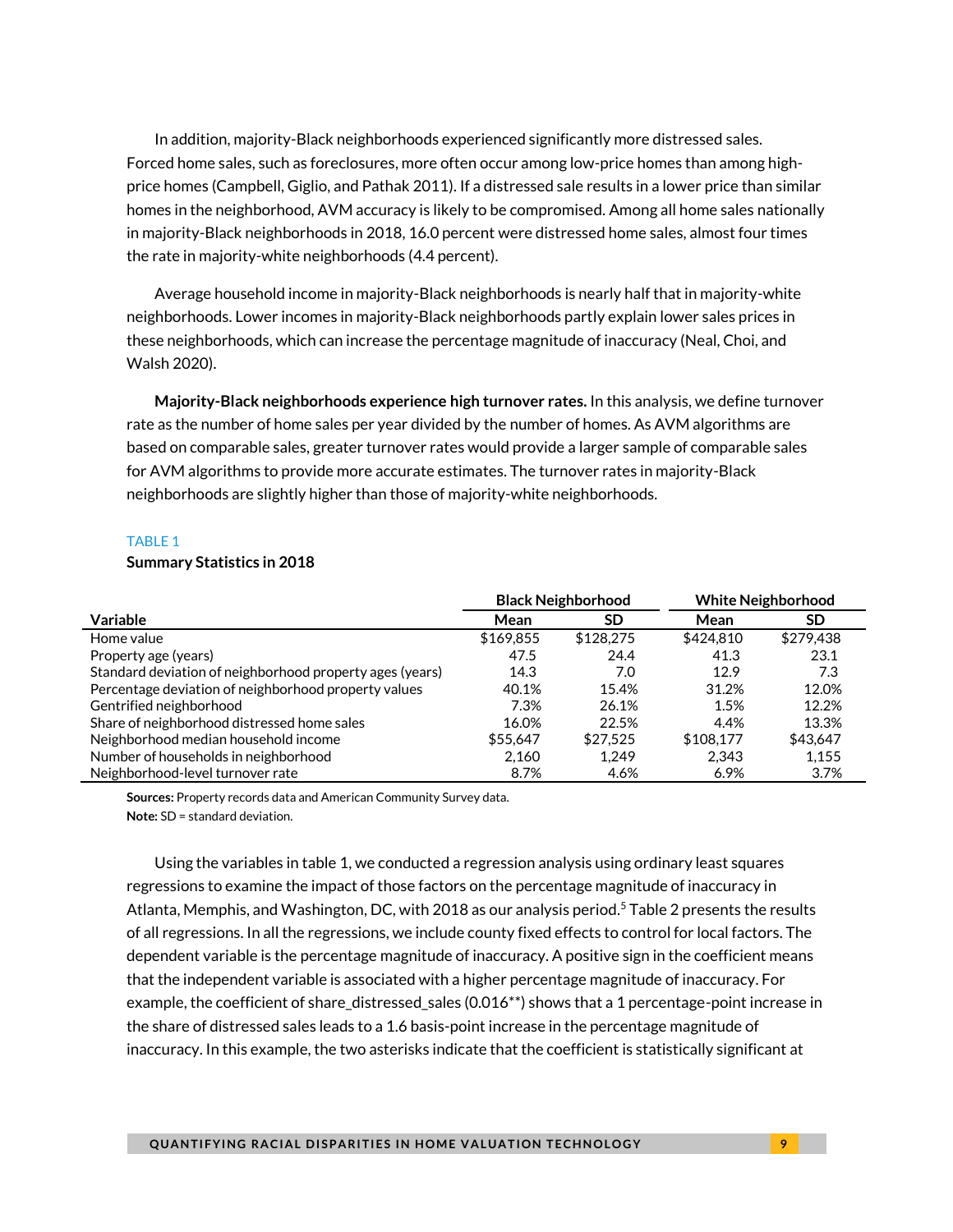the 95 percent confidence level. Significance at the 99 percent confidence level, three asterisks, is a stronger reading, while significance at the 90 percent confidence level, one asterisk, is weaker.

The key findings from table 2 are as follows:

- 1. **Majority-Black neighborhood.** The black neighborhood coefficient in column 1 shows that compared with majority-white neighborhoods, AVM inaccuracy in majority-Black neighborhoods is 20 percentage points greater. In this case, the magnitude of the coefficient in column 1 means that for a home with a median sales price of \$140,000 in a majority-Black neighborhood, the percentage AVM error will be \$28,000 greater than for a property with the same sales price in a majority-white neighborhood, after controlling only for county fixed effects. But the magnitude of this Black neighborhood coefficient is significantly reduced to 5 percentage points after controlling for home values in column 2 and is further reduced to 3.1 percentage points after controlling for neighborhood conditions and turnover rates in column 4. This means that for the same \$140,000 property in a majority-Black neighborhood, the percentage AVM error will drop from \$28,000 in column 1 to \$4,340 in column 4. The Black neighborhood coefficient remains statistically significant, its magnitude smaller when we include other variables. Instead, sales price explains most of the gap. As noted, majority-white neighborhoods tend to have higher sales prices than majority-Black neighborhoods in our sample.
- 2. **Neighborhood heterogeneity.** The standard deviation of neighborhood property ages loses significance after controlling for neighborhood quality, moving from significance at the 99 percent confidence level to significance at the 90 percent confidence level. Nevertheless, with a coefficient of 0.039, dispersion in property age has a mild impact on the magnitude of percentage AVM inaccuracy. The dispersion of home values has a stronger impact. Not only is home value dispersion statistically significant at the 99 percent level, but the positive coefficient of 0.411 indicates that greater home value dispersion causes a larger magnitude of percentage AVM error.
- 3. **Neighborhood conditions.** The coefficients on the share of distressed home sales and gentrification are positive, indicating that having a larger share of distressed home sales and gentrified neighborhoods tends to increase the percentage magnitude of inaccuracy. The negative coefficient in neighborhood household income indicates that low-income neighborhoods are more likely to have a greater percentage magnitude of inaccuracy.
- 4. **Turnover rate.** The negative sign in the turnover rate coefficient shows how having greater comparable sales reduces AVM inaccuracy. Higher turnover rates generate more comparable sales, which help AVMs produce more accurate estimates under central tendency.

Majority-Black neighborhoods tend to have lower home values, more heterogeneous properties, higher shares of distressed home sales and gentrified neighborhoods, and lower household incomes. All these factors are associated with a greater magnitude of percentage error in AVM estimations. Neighborhood heterogeneity, neighborhood quality, and turnover reflect racial disparities, which may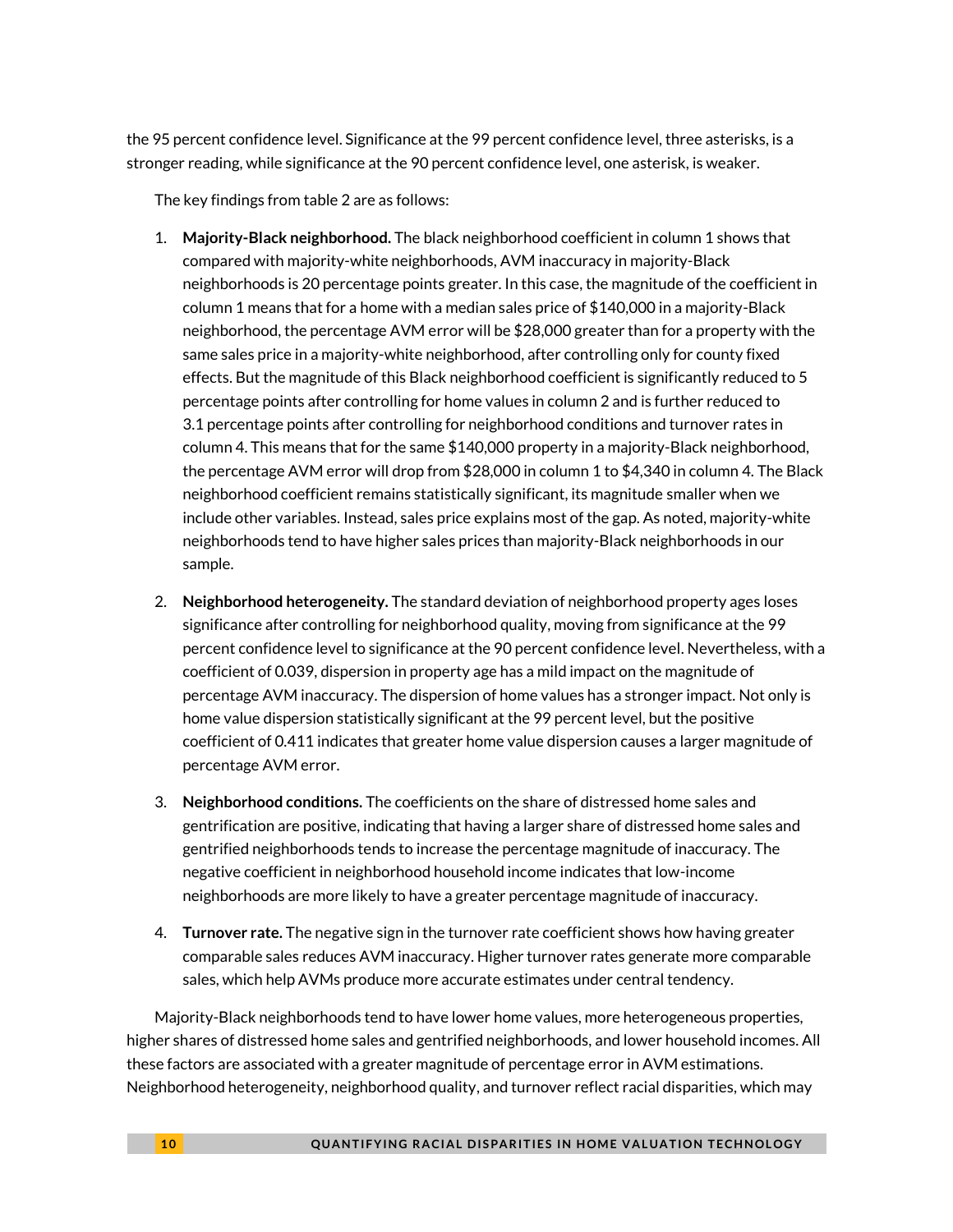be rooted in racial bias and may inform the percentage AVM inaccuracy gap between majority-Black and majority-white neighborhoods. Even after controlling for these characteristics, the predominant race of the neighborhood still plays a statistically significant role in the determination of the percentage AVM inaccuracy gap. Because the AVM does not know the majority race of the neighborhood, the statistical significance of the neighborhood variable suggests that additional or more precise explanatory variables may be needed to address its statistical significance.

#### TABLE 2

#### **Regression Results**

|                                       |                | Dependent Variable: AVM Accuracy (%) |                 |                   |  |  |  |
|---------------------------------------|----------------|--------------------------------------|-----------------|-------------------|--|--|--|
|                                       | (1)            | (2)                                  | (3)             | (4)               |  |  |  |
| Black neighborhood                    | $20.091***$    | $5.043***$                           | $3.480***$      | $3.066***$        |  |  |  |
|                                       | (0.334)        | (0.409)                              | (0.407)         | (0.431)           |  |  |  |
| Log (Home value)                      |                | $-15.637***$                         | $-13.188***$    | $-11.105***$      |  |  |  |
|                                       |                | (0.256)                              | (0.262)         | (0.324)           |  |  |  |
| Standard deviation of neighborhood    |                |                                      | $0.088***$      | $0.039*$          |  |  |  |
| property ages                         |                |                                      | (0.020)         | (0.020)           |  |  |  |
| Percentage deviation of neighborhood  |                |                                      | $0.441***$      | $0.411***$        |  |  |  |
| property values (%)                   |                |                                      | (0.012)         | (0.012)           |  |  |  |
| Share of neighborhood distressed home |                |                                      |                 | $0.016**$         |  |  |  |
| sales (%)                             |                |                                      |                 | (0.007)           |  |  |  |
| Gentrified neighborhood               |                |                                      |                 | $1.728***$        |  |  |  |
|                                       |                |                                      |                 | (0.670)           |  |  |  |
| Log (Neighborhood median household    |                |                                      |                 | $-3.366***$       |  |  |  |
| income)                               |                |                                      |                 | (0.482)           |  |  |  |
| Log (Number of households in          |                |                                      |                 | $-4.731***$       |  |  |  |
| neighborhood)                         |                |                                      |                 | (0.298)           |  |  |  |
| Neighborhood-level turnover rate (%)  |                |                                      |                 | $-0.136***$       |  |  |  |
|                                       |                |                                      |                 | (0.035)           |  |  |  |
| Constant                              | $6.502***$     | 217.398***                           | 171.790***      | 222.735***        |  |  |  |
|                                       | (1.400)        | (3.714)                              | (3.840)         | (5.369)           |  |  |  |
| County fixed effects                  | Yes            | Yes                                  | Yes             | Yes               |  |  |  |
| Observations                          | 87.148         | 87.148                               | 87.120          | 87.120            |  |  |  |
| $R^2$                                 | 0.100          | 0.137                                | 0.154           | 0.157             |  |  |  |
| Adjusted $R^2$                        | 0.100          | 0.137                                | 0.153           | 0.157             |  |  |  |
| Residual standard error               | 37.570         | 36.790                               | 36.438          | 36.365            |  |  |  |
|                                       | $(df=87, 132)$ | $(df=87, 131)$                       | $(df=87,101)$   | $(df=87,096)$     |  |  |  |
| <b>F-statistics</b>                   | 644.504***     | 863,508***                           | 877,915***      | 705.377***        |  |  |  |
|                                       | (df=15; 87132) | $(df=16; 87, 131)$                   | (df=18: 87,101) | $(df=23; 87,096)$ |  |  |  |

**Note:** AVM = automated valuation model.

#### \* *p* < 0.1; \*\* *p* < 0.05; \*\*\* *p* < 0.01.

# Boosting Investment and Expanding Valuation Inputs Can Reduce Racial Differences in AVM Inaccuracy

These results highlight some determinants of the percentage AVM inaccuracy and explain why this measure of error may be greater in majority-Black neighborhoods relative to majority-white ones.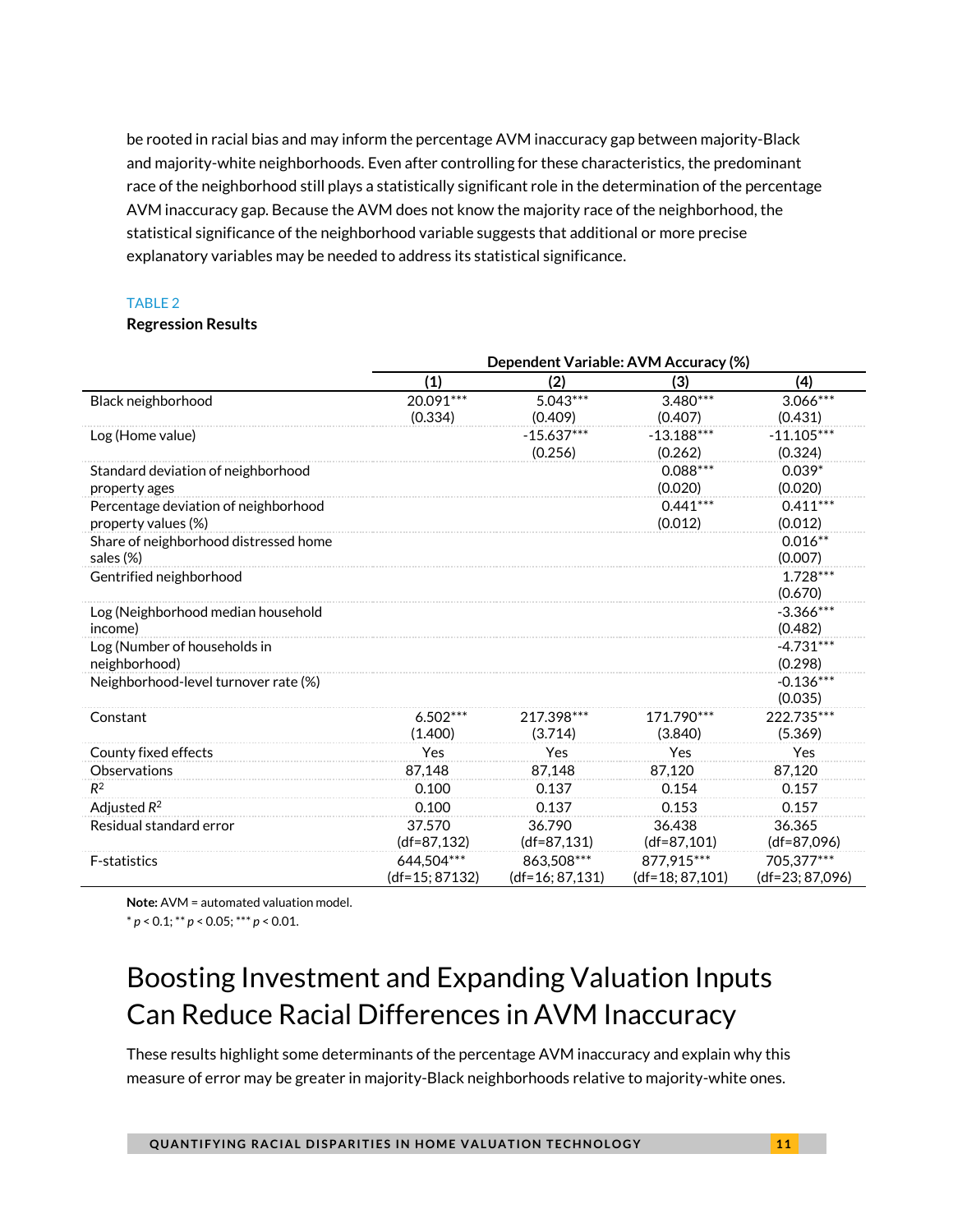Factors related to majority-Black neighborhoods contribute to the racial gap in percentage AVM inaccuracy. But even after controlling for these measurable characteristics, some lost accuracy is associated with the majority race of the neighborhood.

One way to improve conditions in majority-Black neighborhoods is to encourage direct investment to these communities (Tatian et al. 2012). Small businesses tend to reinvest in their local communities in support of job creation (Baily, Dyanan, and Elliott 2010), and Black-owned businesses in particular help stabilize underserved communities (Valley Economic Development Center 2015). Expanded capital access in support of small businesses in majority-Black neighborhoods will lead to increased hiring, which should reduce the likelihood of distressed sales and increase household incomes.

Another way to improve neighborhood conditions is by supporting mission-related purchases of distressed sales. Amid the financial crisis and Great Recession, Congress authorized funding to purchase foreclosed properties. The Neighborhood Stabilization Program, which built on the Community Development Block Grant Program, was part of a package of US Department of Housing and Urban Development programs adopted to deal with the consequences of the housing market collapse (Spader et al. 2015). Program grantees, which included local governments, nonprofits, and multiple partner collaborations (i.e., a consortium) under the second round of the Neighborhood Stabilization Program (HUD, n.d.), undertook activities to help stave off the negative effects of foreclosures.

The eligible activities included establishing financial assistance for the purchasers of foreclosed homes, purchasing and rehabilitating homes and residential properties that have been abandoned or foreclosed upon, establishing and operating land banks, demolishing blighted structures, and redeveloping demolished or vacant properties as housing. The program also encouraged grantees to target areas with the greatest need, identified by the areas with the highest share of foreclosed properties and home purchases financed through subprime loans, and the greatest likelihood of a future rise in foreclosures. Qualitative analysis of the second round of this program, obtained through interviews with grantees, suggests that it may have helped stabilize home prices (HUD, n.d.). These homes were ultimately made available to low-income households looking to purchase a primary residence. 6

The statistical results also indicate that even though the discrepancy in home values between majority-Black and majority-white neighborhoods has been shown to be connected to in-person appraisals, $^7$  simply expanding AVM use may not eliminate racial disparities (Bartlett et al. 2019). Encouraging modelers to expand the variables included in their AVMs could reduce the magnitude of error in majority-Black neighborhoods.

# Conclusion

Amid growing demand for financial technology solutions in response to documented evidence of racebased discrimination and the COVID-19 pandemic, the use of AVMs in the housing process is poised to increase. To this end, Fannie Mae and Freddie Mac continue to improve and use these tools. $^8$  The AVMs Fannie Mae and Freddie Mac use may differ from the ones we used in our analysis, but our findings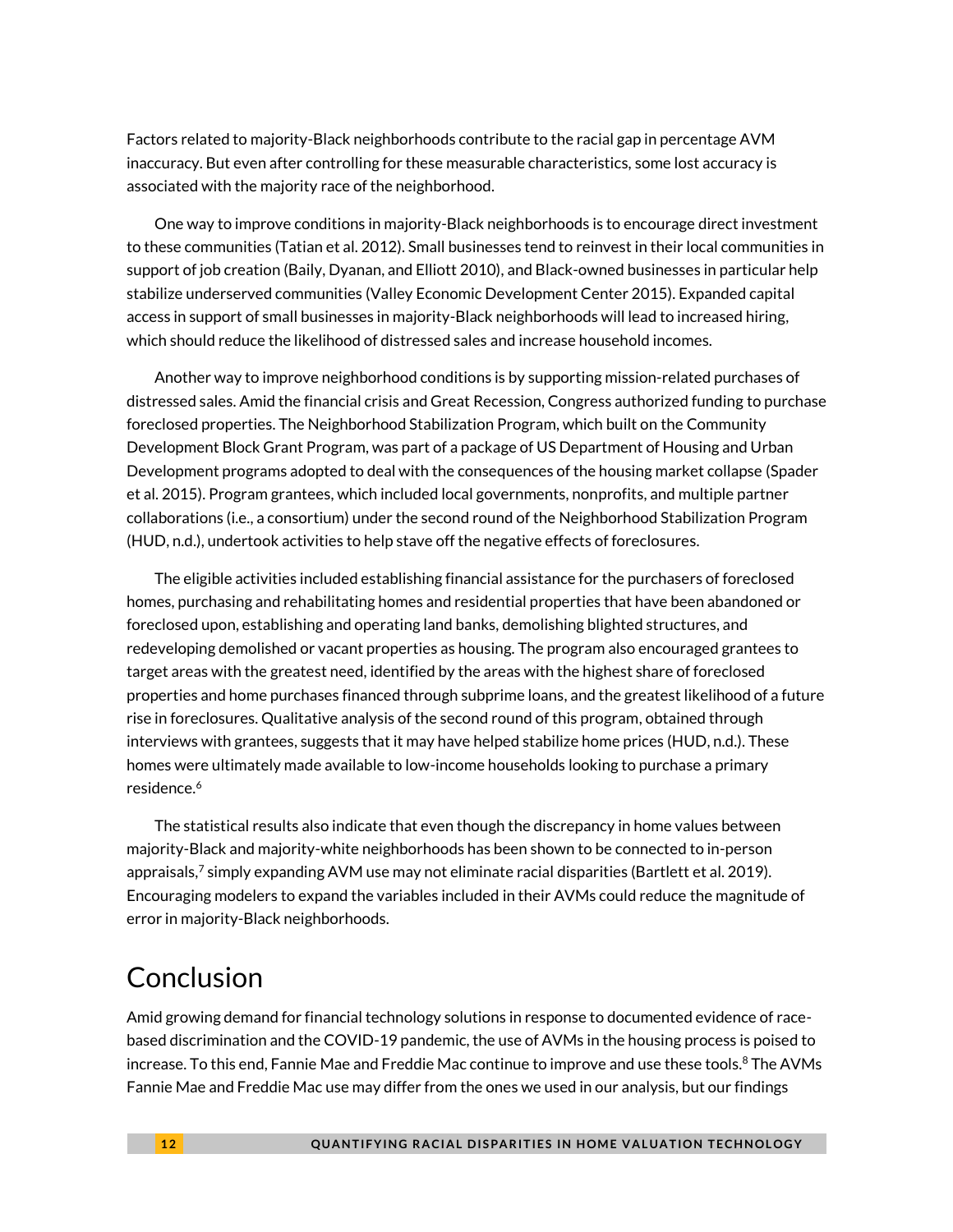suggest that the expanded use of AVMs could disproportionately affect majority-Black neighborhoods and reinforce the impacts of past racial discrimination that often resulted in the undervaluation of Black-owned homes (Howell and Korver-Glenn 2020).

A significantly lower appraised value, even from an AVM estimate, could lead to a cancelled sales contract, which can contribute to the Black-white homeownership rate gap and the Black-white wealth gap. <sup>9</sup> Even if a too-low AVM estimate does not cancel a home sale, it could still reduce wealth accumulation, further compounding the Black-white wealth gap.

Conversely, a home value estimate that is too high could artificially boost home values, making a homeowner's balance sheet appear healthier or less risky than it really is. In addition, when used as a "comparable sale," a home with too high of an assessed value would increase the probability of default, raising the risk of neighborhood economic malaise.

When aggregated across society, these risks also have implications for policymakers responsible for macroeconomic and financial market supervision. More research is needed to identify the full scope of policy implications stemming from AVM inaccuracy. Nevertheless, the policy suggestions we present are meant to ensure that as the use of AVMs increases, its costs are better understood and more progress is made to ensure that all households experience the benefits of homeownership.

### Notes

- $1$  Laurie Goodman and Jun Zhu, "A Significantly Improved Appraisal Process Has Reduced the Riskiness of Refinance Mortgages," *Urban Wire* (blog), Urban Institute*,* March 7, 2019[, https://www.urban.org/urban](https://www.urban.org/urban-wire/significantly-improved-appraisal-process-has-reduced-riskiness-refinance-mortgages)[wire/significantly-improved-appraisal-process-has-reduced-riskiness-refinance-mortgages.](https://www.urban.org/urban-wire/significantly-improved-appraisal-process-has-reduced-riskiness-refinance-mortgages)
- $2$  Michael Neal and Laurie Goodman, "Appraisal Waivers Have Helped Homeowners Find Payment Flexibility amid Pandemic-Induced Economic Struggles," *Urban Wire* (blog), Urban Institute, October 16, 2020, [https://www.urban.org/urban-wire/appraisal-waivers-have-helped-homeowners-find-payment-flexibility-amid](https://www.urban.org/urban-wire/appraisal-waivers-have-helped-homeowners-find-payment-flexibility-amid-pandemic-induced-economic-struggles)[pandemic-induced-economic-struggles.](https://www.urban.org/urban-wire/appraisal-waivers-have-helped-homeowners-find-payment-flexibility-amid-pandemic-induced-economic-struggles)
- $^3$  "Where's the Real Value in Automated Valuation Models (AVMs)?" Realtors Property Resource blog, accessed December 21, 2020[, http://blog.narrpr.com/news/wheres-real-value-automated-valuation-models-avms/.](http://blog.narrpr.com/news/wheres-real-value-automated-valuation-models-avms/)
- <sup>4</sup> The measure of gentrification used in Guerrieri, Hartley, and Hurst (2013) differs slightly from (but is still consistent with) the calculation we employ.
- <sup>5</sup> We use the log form of house values, neighborhood median household income, and number of households in the neighborhood for this regression analysis.
- 6 "Neighborhood Stabilization Program (NSP)," Alameda County Community Development Agency, accessed December 21, 2020[, https://www.acgov.org/cda/hcd/homeownership/nsp/forsale.htm.](https://www.acgov.org/cda/hcd/homeownership/nsp/forsale.htm)
- <sup>7</sup> "Neighborhood Stabilization Program (NSP)," Alameda County Community Development Agency.
- <sup>8</sup> Veros, "AVMs Make a Comeback," *HousingWire,* April 6, 2017[, https://www.housingwire.com/articles/39787](https://www.housingwire.com/articles/39787-avms-make-a-comeback/) [avms-make-a-comeback/.](https://www.housingwire.com/articles/39787-avms-make-a-comeback/)
- $9$  Ingrid Case, "4 Ways to Challenge a Home Appraisal," Interest.com. June 25, 2019, [https://www.interest.com/mortgage/4-smart-moves-to-challenge-a-home-appraisal/.](https://www.interest.com/mortgage/4-smart-moves-to-challenge-a-home-appraisal/)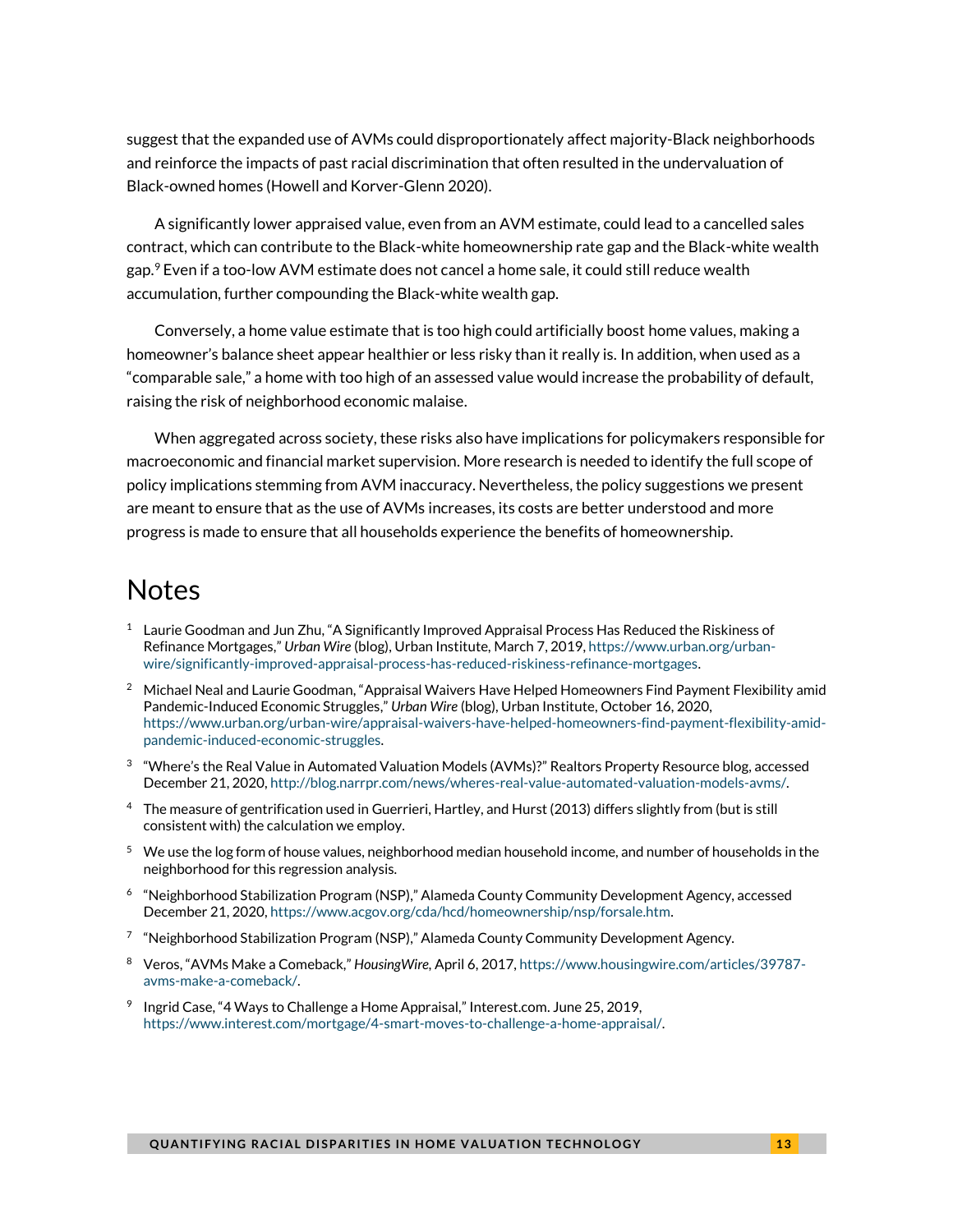### References

- Avenancio-León, Carlos, and Troup Howard. 2020. *[The Assessment Gap: Racial Inequalities in Property Taxation](https://equitablegrowth.org/working-papers/the-assessment-gap-racial-inequalities-in-property-taxation/)*. Working paper. Washington, DC: Washington Center for Equitable Growth.
- Baily, Martin Neil, Karen Dynan, and Douglas J. Elliott. 2010. "[The Future of Small Business Entrepreneurship: Jobs](https://www.brookings.edu/wp-content/uploads/2016/06/pb_175.pdf)  [Generator for the U.S. Economy](https://www.brookings.edu/wp-content/uploads/2016/06/pb_175.pdf)." Washington, DC: Brookings Institution.
- Bartlett, Robert, Adair Morse, Richard Stanton, and Nancy Wallace. 2019. *[Consumer Lending Discrimination in the](https://faculty.haas.berkeley.edu/morse/research/papers/discrim.pdf)  [FinTech Era](https://faculty.haas.berkeley.edu/morse/research/papers/discrim.pdf)*. Berkeley: University of California, Berkeley.
- Campbell, John Y., Stefano Giglio, and Parag Pathak. 2011. "Forced Sales and House Prices." *American Economic Review* 101 (5): 2108–31.
- Dornfest, Alan S., Bill Marchand, Doug Warr, August Dettbarn, Wayne Forde, Joshua Myers, and Carol Neihardt. 2018. *[Standard on Automated Valuation Models \(AVMs\)](https://www.iaao.org/media/standards/AVM_STANDARD_2018.pdf)*. Kansas City, MO: International Association of Assessing Officers.
- Ellen, Ingrid Gould, and Katherine O'Regan. 2008. "Reversal of Fortunes? Lower-Income Urban Neighbourhoods in the US in the 1990s." *Urban Studies* 45 (4): 845–69.
- Goodman, Laurie, Alanna McCargo, Jim Parrott, Sheryl Pardo, Todd Hill, Jun Zhu, Michael Neal, et al. 2019. *[Housing](https://www.urban.org/sites/default/files/publication/101274/october_chartbook_2019_1.pdf)  [Finance at a Glance: A Monthly Chartbook, October 2019](https://www.urban.org/sites/default/files/publication/101274/october_chartbook_2019_1.pdf)*. Washington, DC: Urban Institute.
- Guerrieri, Veronica, Daniel Hartley, and Erik Hurst. 2013. "Endogenous Gentrification and Housing Price Dynamics." *Journal of Public Economics* 100:45–60.
- Howell, Junia, and Elizabeth Korver-Glenn. 2018. "Neighborhoods, Race, and the Twenty-First-Century Housing Appraisal Industry." *Sociology of Race and Ethnicity* 4 (4): 473–90.
- ———. 2020. "The Increasing Effects of Neighborhood Racial Composition on Housing Values, 1980–2015." *Social Problems.*
- HUD (US Department of Housing and Urban Development). n.d. "[NSP2 Awards by Total Allocation](https://www.hud.gov/sites/documents/DOC_14168.PDF)." Washington, DC: HUD.
- Neal, Michael, Jung Hyun Choi, and John Walsh. 2020. *[Before the Pandemic, Homeowners of Color Faced Structural](https://www.urban.org/research/publication/pandemic-homeowners-color-faced-structural-barriers-benefits-homeownership)  [Barriers to the Benefits of Homeownership](https://www.urban.org/research/publication/pandemic-homeowners-color-faced-structural-barriers-benefits-homeownership)*. Washington, DC: Urban Institute.
- Spader, Jonathan, Alvaro Cortes, Kimberly Burnett, Larry Buron, Michael DiDomenico, Anna Jefferson, Stephen Whitlow, Jennifer Lewis Buell, Christian Redfearn, and Jenny Scheutz. 2015. *[The Evaluation of the Neighborhood](https://www.huduser.gov/portal/publications/pdf/neighborhood_stabilization.pdf)  [Stabilization Program](https://www.huduser.gov/portal/publications/pdf/neighborhood_stabilization.pdf)*. Washington, DC: US Department of Housing and Urban Development, Office of Policy Development and Research.
- Tatian, Peter A., G. Thomas Kingsley, Joseph Parilla, and Rolf Pendall. 2012. *[Building Successful Neighborhoods](https://www.urban.org/sites/default/files/publication/25346/412557-building-successful-neighborhoods.pdf)*. Washington, DC: Urban Institute.
- Valley Economic Development Center. 2015. "[Investing in the Success of African-American-Owned Small](https://www.jpmorganchase.com/content/dam/jpmc/jpmorgan-chase-and-co/documents/vedc-investing-in-success-of-aaosb.pdf)  [Businesses: Recommendations for Increasing Access to Capital](https://www.jpmorganchase.com/content/dam/jpmc/jpmorgan-chase-and-co/documents/vedc-investing-in-success-of-aaosb.pdf)." Sherman Oaks, CA: Valley Economic Development Center.

# About the Authors

**Michael Neal** is a senior research associate in the Housing Finance Policy Center at the Urban Institute. Previously, he worked at Fannie Mae, where he was a director of economics in the Economic and Strategic Research Division. Before his service at Fannie Mae, Neal was the assistant vice president at the National Association of Home Builder's economic and housing policy department. As a housing economist, Neal has an in-depth knowledge of housing market trends and has provided expert analysis